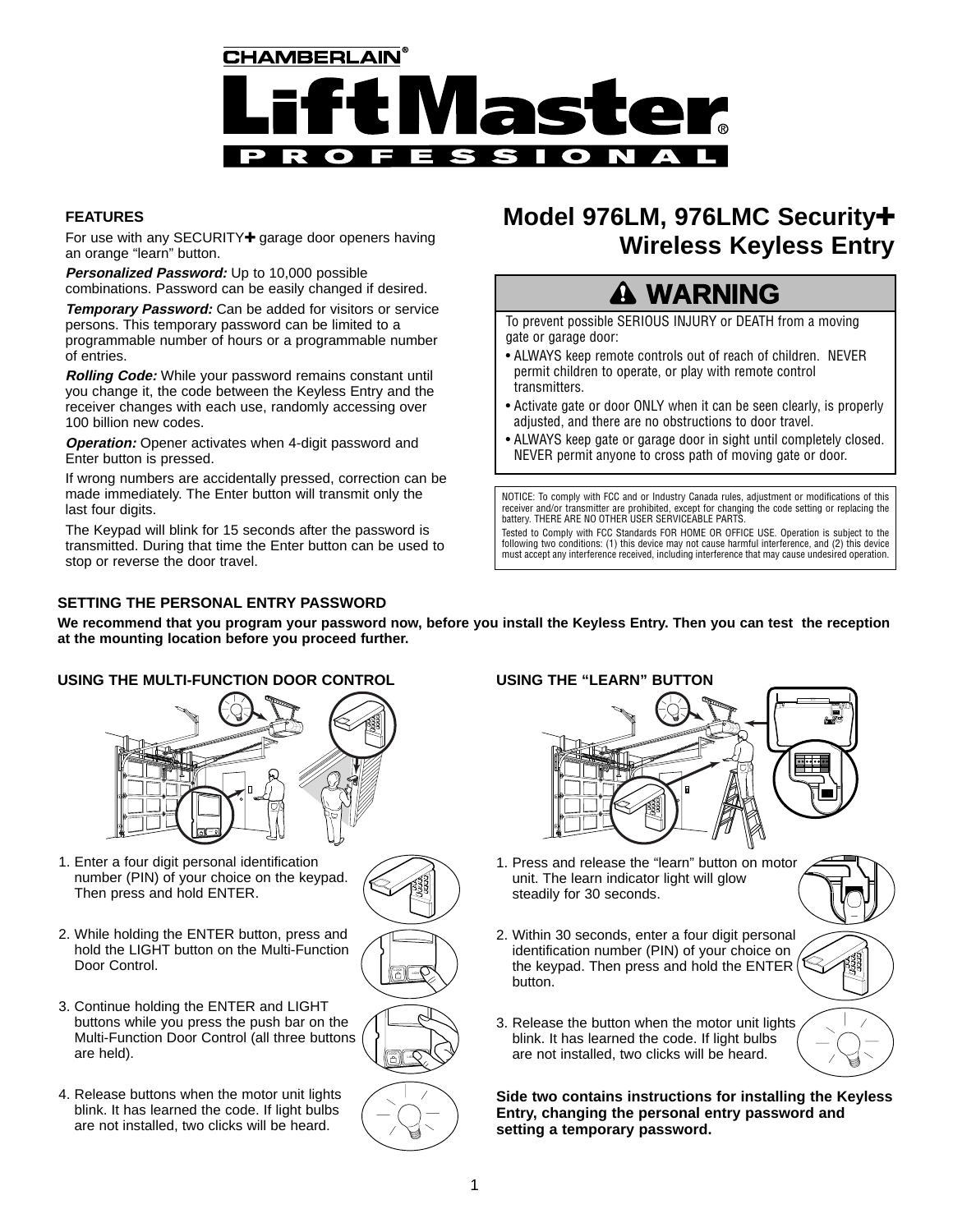## **INSTALLATION**

Choose a convenient location for installation. It should be at eye level, reachable by the shortest person who will use it, and within sight of the door.

For a one-piece door, choose the optional location shown in the illustration to avoid injury as the door swings up and out.

Test the reception of the Keyless Entry by operating your opener from the selected location. Change the location if necessary.

Remove the battery compartment cover to access the bottom mounting hole:

- Insert a small phillips screw driver into the small hole at the bottom of the cover and gently pull outward to loosen.
- Slide the cover down to remove.

Center the keypad at eye level against the selected location. Mark 4-1/4" up the centerline from the bottom and drill a 1/8" pilot hole. Install top mounting screw, allowing 1/8" to protrude above surface. Position keypad on screw head and adjust for snug fit.

Keypad

With cover open so bottom mounting hole is visible, use a punch to mark hole. Remove keypad and drill 1/8" pilot hole. Replace keypad and complete installation with bottom screw, using care to avoid cracking plastic housing. Do not overtighten.

To replace the battery cover, insert the lip at the top and snap in place.

# **THE KEYLESS ENTRY BATTERY**

# **WARNING**

To prevent possible SERIOUS INJURY or DEATH:

- NEVER allow small children near batteries.
- If battery is swallowed, immediately notify doctor.

The 9 volt battery should produce power for at least one year. Replace when the keypad illumination becomes dim.

Dispose of old batteries properly.



Door Jamb Edge (Optional Location for 1-Piece Door)

Exterior Front Wall 1-Piece or Sectional Door

**Typical Installation**

Door Jamb Face SECTIONAL DOOR ONLY **KEYPAD MUST BE INSTALLED WITHIN SIGHT OF THE DOOR**

**Battery** 

**Battery** Cove

Bottom mounting hole

## **TO CHANGE AN EXISTING, KNOWN PIN**

If the existing PIN is known, it may be changed by one person without using a ladder.

1. Press the four buttons for the present PIN, then press and hold the # button.

The opener light will blink twice. Release the # button.

2. Press the new 4-digit PIN you have chosen, then press ENTER.

The motor unit lights will blink once when the PIN has been learned.

Test by pressing the new PIN, then press ENTER. The door should move.

## **TO SET A TEMPORARY PIN**

You may authorize access by visitors or service people with a temporary 4-digit PIN. After a programmed number of hours or number of accesses, this temporary PIN expires and will no longer open the door. It can be used to close the door even after it has expired. To set a temporary PIN:

- 1. Press the four buttons for your personal entry PIN (not the last temporary PIN), then press and hold the  $*$  button. The opener light will blink three times. Release the button.
- 2. Press the temporary 4-digit PIN you have chosen, then press ENTER.

The opener light will blink four times.

3. To set the number of **hours** this temporary PIN will work, press the number of hours (up to 255), then press ✽.

### OR

3. To set the number of **times** this temporary PIN will work, press the number of times (up to 255), then press #.

The opener light will blink once when the temporary PIN has been learned.

Test by pressing the four buttons for the temporary PIN, then press Enter. The door should move. If the temporary PIN was set to a certain number of openings, remember that the test has used up one opening.To clear the temporary password, repeat steps 1-3, setting the number of hours or times to 0 in step 3.

**SPECIAL NOTE:** The temporary password can ONLY be programmed to keypads working on a Chamberlain or LiftMaster Garage Door Opener. It WILL NOT work on keypads programmed to an external receiver.

The temporary password will continue to CLOSE the door even after the time has expired. To eliminate this, program a new temporary password into the keypad.

**FOR SERVICE DIAL OUR TOLL FREE NUMBER:** 

**In the U.S. 1-800-528-2817 In Canada 1-800-654-4736**

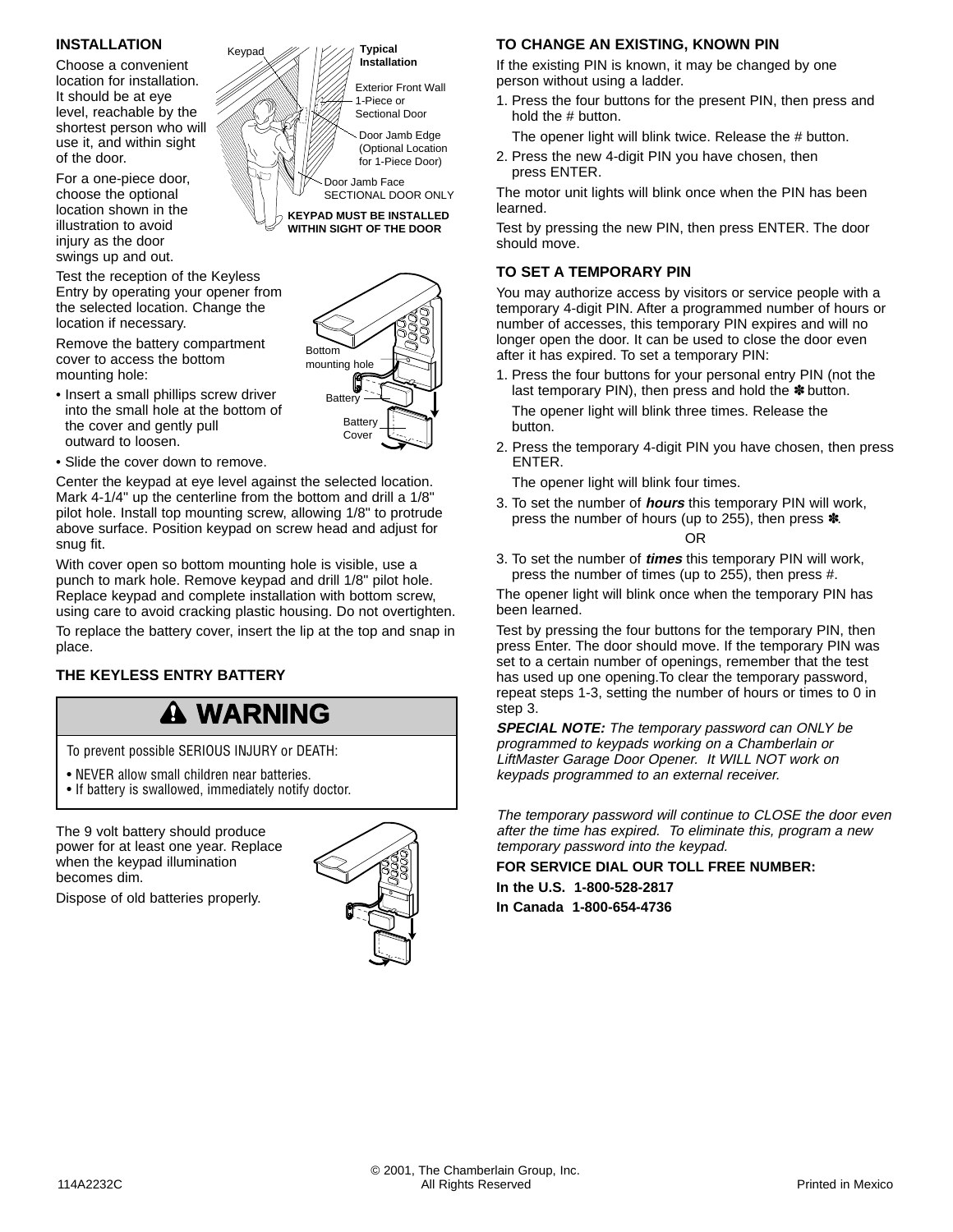

## **CARACTÉRISTIQUES**

Pour utilisation avec les ouvre-portes de Security+ possédant un bouton "learn" orange**.**

**Mot de passe personnalisé:** Jusqu'à 10,000 combinaisons possibles. Le code peut être modifié facilement, si désiré.

**Mot de passe temporaire:** On peut ajouter un mot de passe d'entrée temporaire pour les visiteurs ou les préposés au service. Ce mot de passe temporaire peut être limité à un nombre programmable d'heures ou d'entrées.

**Code variable:** Bien que le mot de passe soit le même à moins qu'il ne soit changé, le code entre le système d'ouverture sans clé et le récepteur change à chaque utilisation, accédant à plus de 100 milliards de nouveaux codes de manière aléatoire.

**Fonctionnement:** L'ouvre-porte est actionné lorsque le code à 4 chiffres est introduit et qu'il est appuyé sur le bouton Enter.

Si les mauvais chiffres sont introduits accidentellement, une correction peut être apportée immédiatement. Le bouton Enter ne transmettra que les quatre derniers chiffres.

Le clavier clignotera pendant 15 secondes après transmission du mot de passe. Pendant ce temps, on peut utiliser le bouton Enter pour arrêter ou inverser le mouvement de la porte.

# **Modèle 976LM, 976LMC Security**✚ **Système d'Éntrée sans clé**

# **AVERTISSEMENT**

Afin d'éliminer les risques de BLESSURES GRAVES ou de MORT découlant de l'actionnement d'une clôture ou d'une porte de garage:

- TOUJOURS garder les télécommandes hors de la portée des enfants. NE JAMAIS laisser un enfant manipuler une télécommande ni jouer avec elle.
- Actionner la clôture ou la porte UNIQUEMENT lorsqu'elle est clairement visible, correctement ajustée et que le mécanisme est libre de toute entrave.
- TOUJOURS garder la clôture ou la porte de garage en vue jusqu'à sa fermeture complète. NE permettez à quiconque de passer lorsqu'une clôture ou une porte est en mouvement.

AVIS : Les règles de la FCC interdisent tout ajustement ou toute modification de ce récepteur et/ou de cet émetteur, sauf pour modifier le code ou pour remplacer la pile. IL N'EXISTE AUCUNE AUTRE PIÈCE SUSCEPTIBLE D'ÊTRE ENTRETENUE PAR L'UTILISATEUR.

Vérifié pour conformité avec les normes de la FCC POUR UTILISATION À LA MAISON OU AU BUREAU. L'utilisation est sujette aux deux conditions ci-après: (1) ce dispositif ne peut causer des interférences nuisibles, et (2) ce dispositif doit accepter toute interférence reçue, y compris une interférence pouvant causer un fonctionnement non désiré.

#### **DÉFINITION DU MOT DE PASSE PERSONNEL**

**Nous vous recommandons de programmer votre mot de passe maintenant, avant d'installer l'Entrée sans clé. La réception peut alors être testée à l'emplacement de montage avant de procéder ultérieurement.**

#### **UTILISATION DE LA COMMANDE DE PORTE MULTIFONCTION UTILISATION DU BOUTON « LEARN »**



1. Introduire un numéro d'identification personnelle (NIP) à quatre chiffres de son choix sur le pavé numérique. Enfoncer et tenir ensuite le bouton ENTER.



LIGHT

LIGHT

- 2. Tout en tenant le bouton ENTER, enfoncer et tenir le bouton LIGHT sur la commande de porte multifonction.
- 3. Continuer à tenir les boutons ENTER et LIGHT tout en appuyant sur le gros bouton-poussoir de la commande de porte multifonction (les trois boutons sont tenus).
- 4. Relâcher les boutons lorsque l'éclairage du moteur clignote. Il a appris le code. Si les ampoules ne sont pas posées, deux clics se feront entendre.



- 1. Enfoncer et tenir le bouton LEARN sur le moteur. Le témoin lumineux learn s'allumera en continu pendant 30 secondes
- 2. Dans un délai de 30 secondes, introduire un numéro d'identification personnelle (NIP) à quatre chiffres de son choix sur le pavé numérique. Enfoncer et tenir ensuite le bouton ENTER.
- 3. Relâcher le bouton lorsque l'éclairage du moteur clignote. Il a appris le code. Si les ampoules ne sont pas posées, deux clics se feront entendre.

**Le côté deux contient des instructions pour l'installationde l'Entrée sans clé, changer votre mot de passe personnel et pour la définition d'un mot de passe temporaire.**